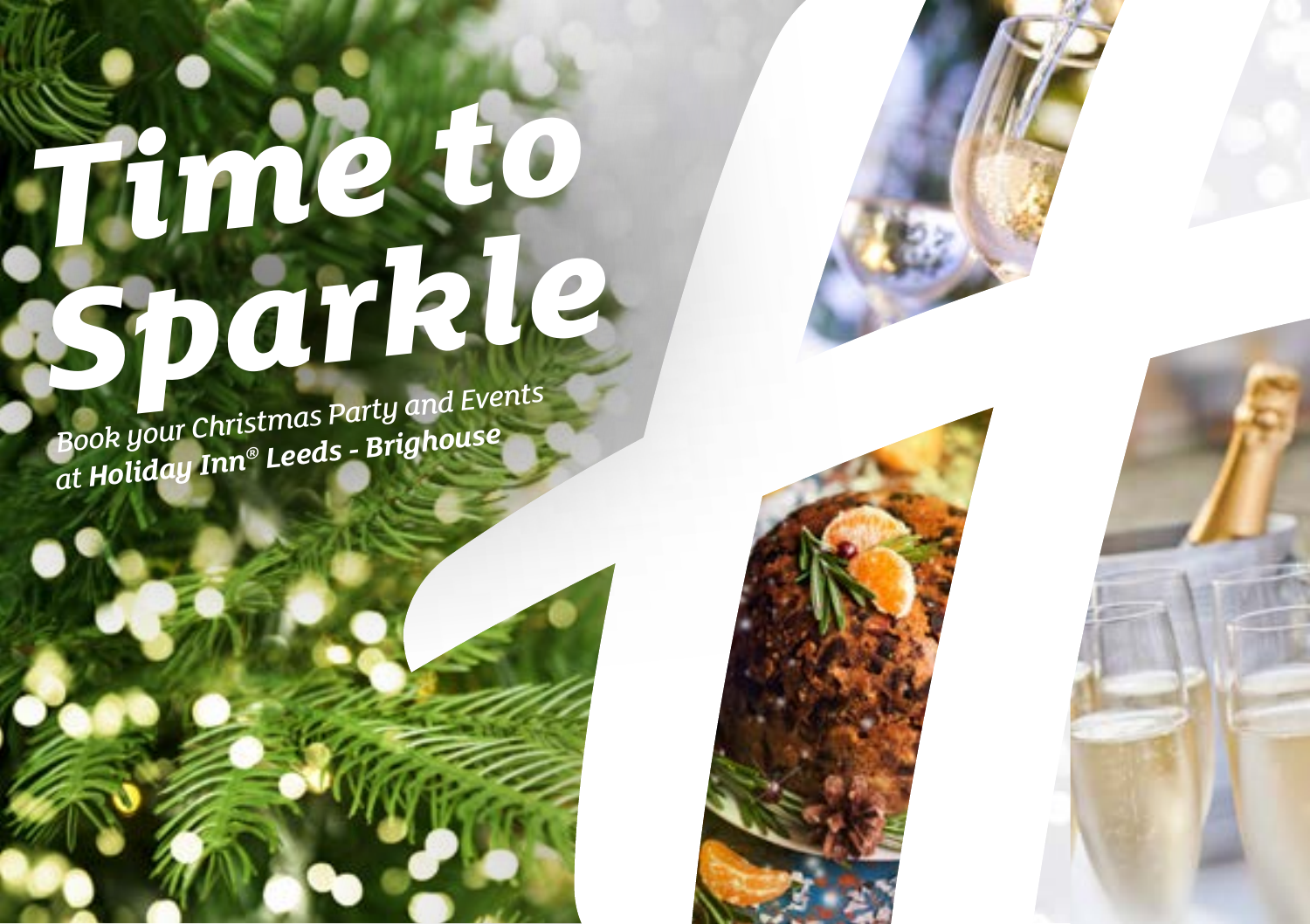Why not join us at the Holiday Inn Leeds - Brighouse to celebrate Christmas 2022 in style?

Whether you're looking to organise a spectacular Christmas party for colleagues, a festive night out for friends or a celebratory feast with loved ones, we've got the perfect package for you.

### *Celebrate with us*



2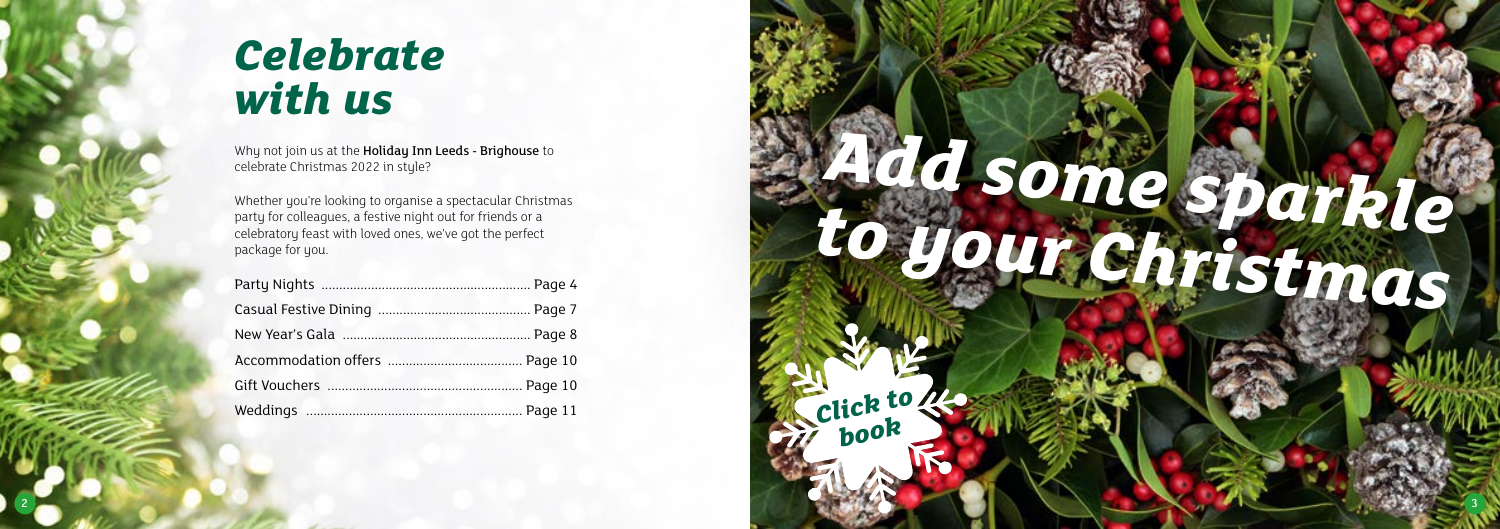#### *All Inclusive Party Night*

Our all-inclusive party nights include everything you need for the perfect festive night out! Enjoy a three-course meal, disco and drinks throughout the evening. The bar will offer you plenty of choice from house wine, house spirits & mixers, draught lager/beer, selected alcopops and soft drinks all included in the price. The all-inclusive bar is available from 8pm - 12am

A glass of chilled fizz will be waiting for you upon arrival at our festive party night. Enjoy a three course meal and then dance the night away with our DJ who will take you through the decades with all the partu classics!

**£54.95 per adult**

**Fridays: 25th November, 2nd December & 20th January**

**Fridays: 9th & 16th December** Saturdays: 3<sup>rd</sup>, 10<sup>th</sup> & 17<sup>th</sup> December

# *[Party Nights](https://leeds-brighouse.hichristmas.co.uk)*

Join us for an amazing Christmas party atmosphere at one of our festive party nights. Our function rooms can accommodate up to 300 guests and feature private dancefloor and bar area.

#### *Dance Through the Decades*

**£32.95 per adult**



*Meet, Stay and Party*

Work, rest and play! Join us throughout November, December or January with your colleagues for a full-day meeting, your choice of celebration in the

evening, overnight accommodation and breakfast the following day. Plan your end-of-year meeting today! Please enquire for availability and pricing.

#### *Private Parties*

From intimate family gatherings to large corporate parties, we have functions rooms available to hire based on your requirements. Please contact us so we can help you plan your perfect celebration. Minimum numbers apply. Prices available upon request. Pre-booking only and subject to availability. Dates sell fast so enquire today!



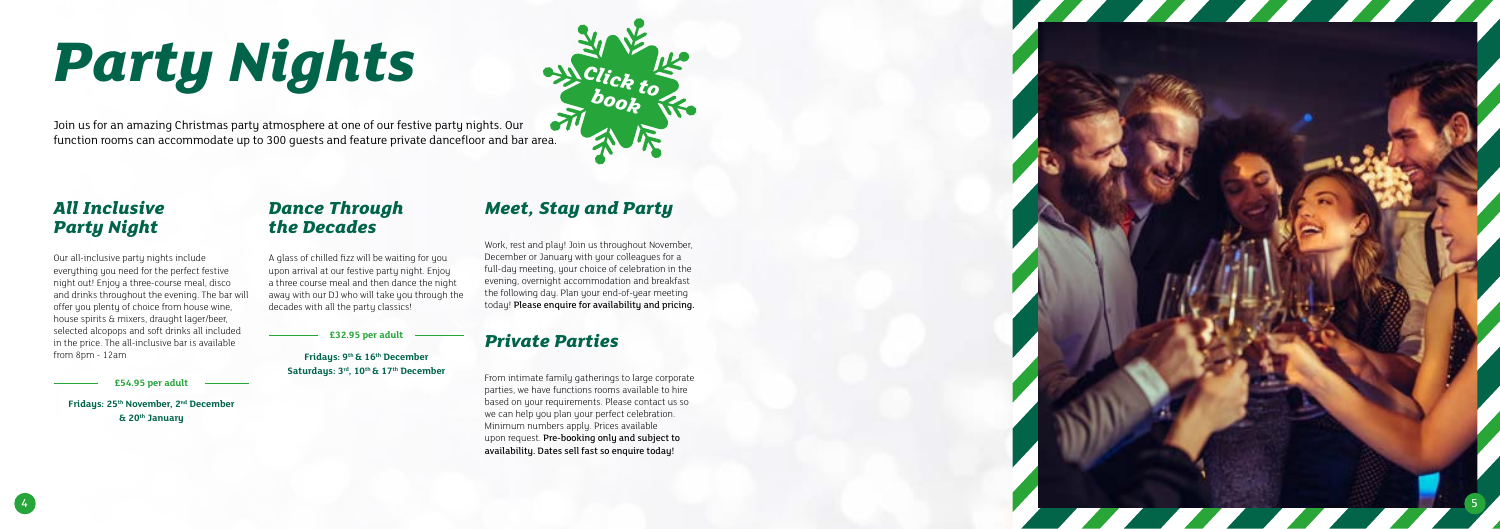### *[Casual Festive](https://leeds-brighouse.hichristmas.co.uk) Dining*

Whether you're looking to organise a spectacular Christmas dinner for colleagues, a festive lunch for friends or a celebratory feast with loved ones, we've got the perfect event for you.

#### *Festive Lunch*

Our festive lunches are perfect for any occasion, whether you want to spend time with family, friends or work colleagues. Includes a glass of fizz upon arrival and a three-course festive meal.

**Available seven days a week. (subject to availability). Pre-booking essential. Call 03333 209 335 opt 4 to book.**

#### *Pizza and Prosecco*

Pizza and Prosecco = Perfect! Book today so you can enjoy a pizza and a glass of Prosecco each in the relaxed atmosphere of our Open Lobby.

#### **£14.95 per person**

#### *Festive Fizz Afternoon Tea*

Enjoy a festive afternoon tea, including tea & coffee and a refreshing glass of fizz! The perfect treat for anyone to enjoy. It also includes a selection of sandwiches, scones with cream & jam and a mouthwatering slice of seasonal cake.

#### **£18.00 per person**



**From £17.95 per person**

**Available every Tuesday and Thursday throughout December at 12pm, 12:30pm and 1pm. Pre-booking essential, available to book online.** 



**Fridays and Sundays throughout December at 5pm, 6pm and 6:30pm. Available to book online.**

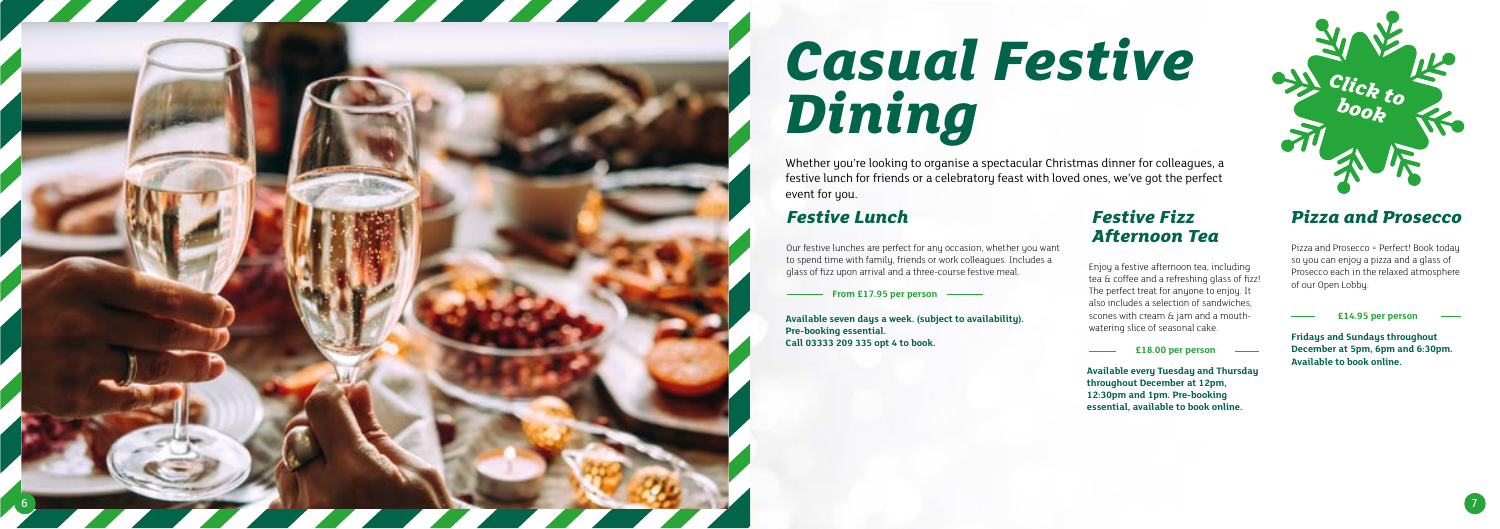### *[Adult's Only](https://leeds-brighouse.hichristmas.co.uk) New Year's Eve Gala*

We have an amazing night planned so you can see in 2023 in style! Let us welcome you with a festive cocktail upon arrival before making your way to the function room, where you will be served an amazing four-course meal with tea and coffee to finish. The night truly begins with a disco until 2am so you can dance the night away. Enjoy a midnight munchie and a glass of Prosecco once the clock strikes 12. 18+ only.

**£64.95 per adult**

*Menu to follow*

*Click to book*

**Our New Year's eve party will be in the Clifton Suite and will start with drinks at 7.30pm, dinner served at 8.00pm, last orders at 1.30am and Carriages at 2.00am**

**Saturday 31st December**

8

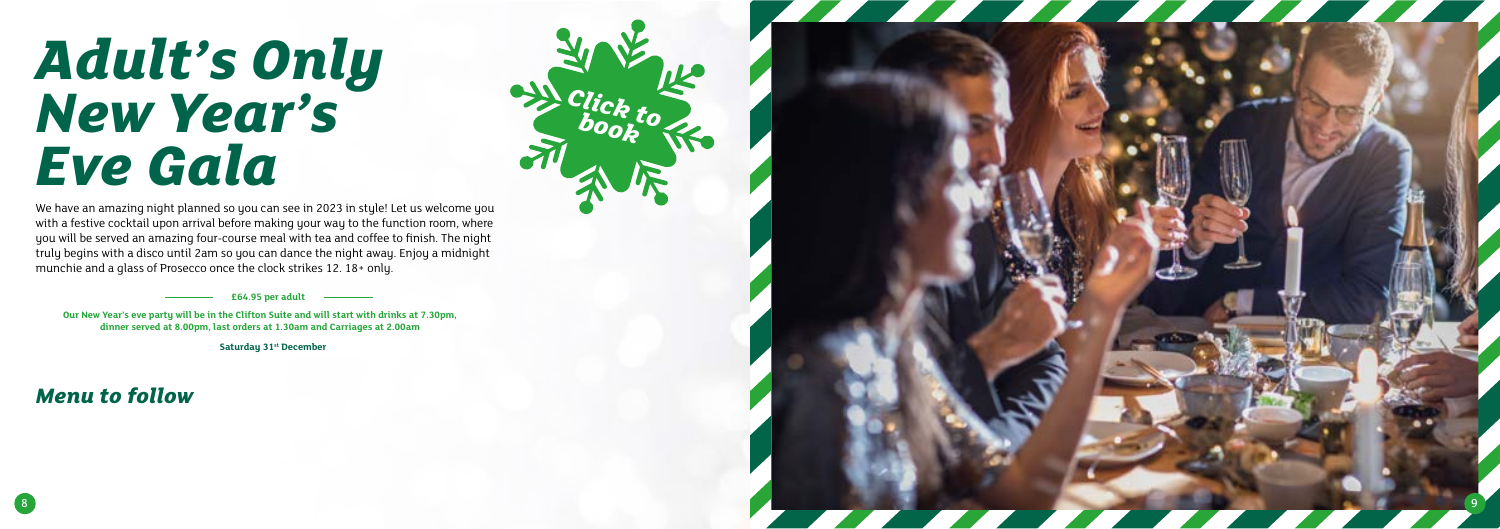#### *Stay With Us*

Why not make a night of it and enjoy our special Christmas rates? Room types include standard double, family and twin. Take advantage of up to 20% off our best flexible, bed and breakfast rate. No deposit required and can be cancelled free of charge up to 48 hours prior to arrival.

### *Gift Vouchers*  $-$  Up to 20% off  $-$

We are excited to share with you the amazing gift vouchers we now have available at Holiday Inn Leeds - Brighouse. From delightful afternoon teas to overnight break packages, there's a gift for everyone. Give the gift of travel this year!



Christmas is such a wonderful time of year, why not consider having a festive wedding celebration? Our weddings are [available all year round and our fantastic wedding team will work with you to ensure you get everything you desire to](http://www.hileedsbrighousehotel.co.uk/weddings)  make your special day a dream come true.



#### Contact us to start creating a wedding that's you, or click to find out more about our weddings



## A WEDDING THAT'S YOU